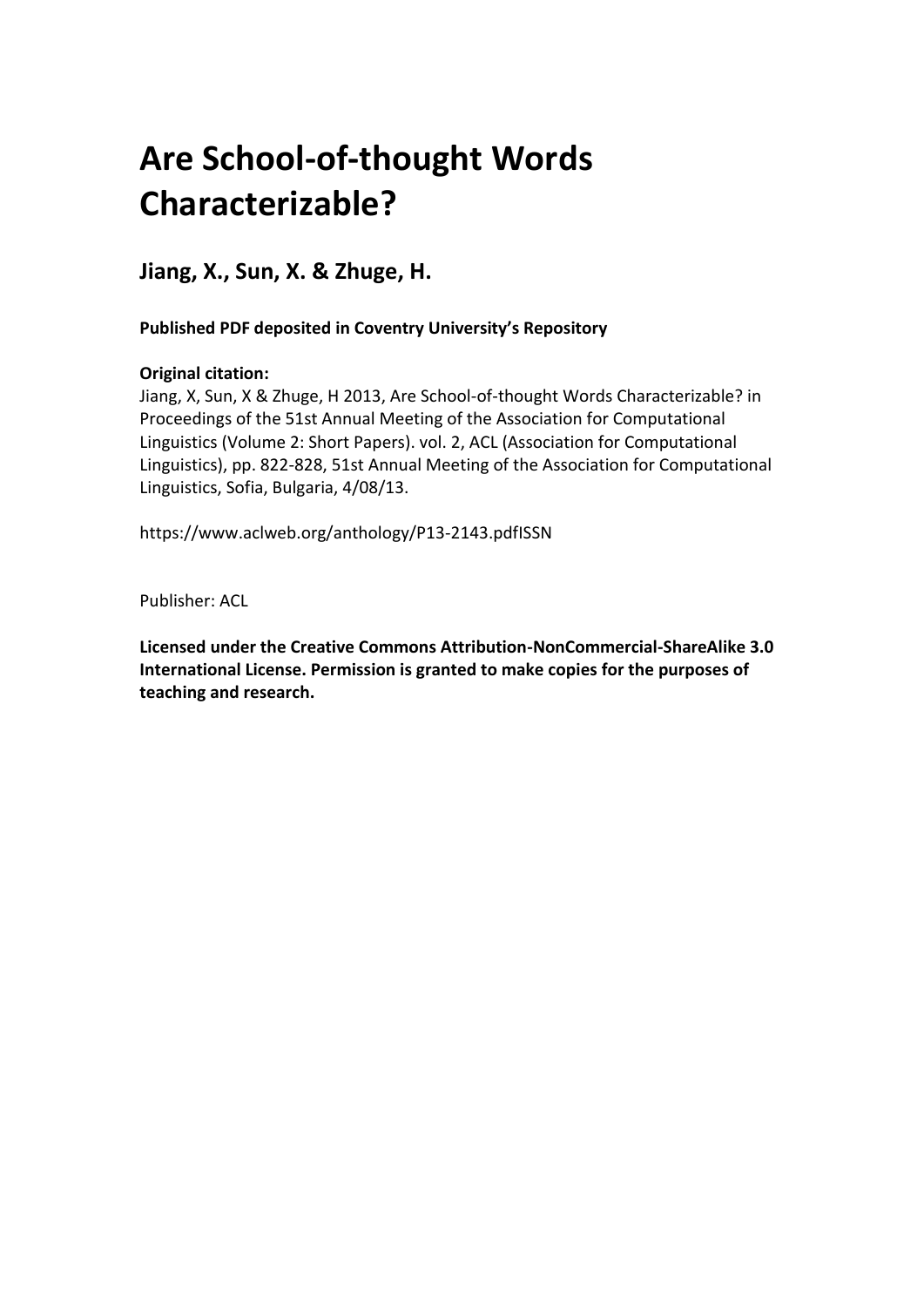## **Are School-of-thought Words Characterizable?**

**Xiaorui Jiang¶1 Xiaoping Sun¶2 Hai Zhuge¶†‡3\***

¶ Key Lab of Intelligent Information Processing, Institute of Computing Technology, CAS, Beijing, China † Nanjing University of Posts and Telecommunications, Nanjing, China ‡ Aston University, Birmingham, UK

 $^1$  xiaoruijiang@gmail.com  $^2$  sunxp@kg.ict.ac.cn<br> $^3$  zhuge@ict.ac.cn

#### **Abstract**

School of thought analysis is an important yet not-well-elaborated scientific knowledge discovery task. This paper makes the first attempt at this problem. We focus on one aspect of the problem: do characteristic school-of-thought words exist and whether they are characterizable? To answer these questions, we propose a probabilistic generative School-Of-Thought (SOT) model to simulate the scientific authoring process based on several assumptions. SOT defines a school of thought as a distribution of topics and assumes that authors determine the school of thought for each sentence before choosing words to deliver scientific ideas. SOT distinguishes between two types of school-ofthought words for either the general background of a school of thought or the original ideas each paper contributes to its school of thought. Narrative and quantitative experiments show positive and promising results to the questions raised above.

## **1 Introduction**

With more powerful computational analysis tools, researchers are now devoting efforts to establish a "science of better science" by analyzing the ecosystem of scientific discovery (Goth, 2012). Amongst this ambition, school of thought analysis has been identified an important fine-grained scientific knowledge discovery task. As mentioned by Teufel (2010), it is important for an experienced scientist to know which papers belong to which *school of thought* (or technical route) through years of knowledge accumulation. Schools of thought typically emerge with the evolution of a research domain or scientific topic.



Figure 1. The citation graph of the reachability indexing domain (c.f. the RE data set in Table 1).

Take reachability indexing for example, which we will repeatedly turn to later, there are two schools of thought, the *cover-based* (since about 1990) and *hop-based* (since the beginning of the 2000s) methods. Most of the following works belong to either school of thought and thus two streams of innovative ideas emerge. Figure 1 illustrates this situation. Two chains of subsequentially published papers represent two schools of thought of the reachability indexing domain. The top chain of white double-line circles and the bottom chain of shaded circles represent the cover-based and hop-based streams respectively.

However it is not easy to gain this knowledge about school of thought. Current citation indexing services are not very helpful for this kind of knowledge discovery tasks. As explained in Figure 1, papers of different schools of thought cite each other heavily and form a rather dense citation graph. An extreme example is  $p_{14}$ , which cites more hop-based papers than its own school of thought.

If the current citation indexing service can be equipped with school of thought knowledge, it will help scientists, especially novice researchers, a lot in grasping the core ideas of a scientific domain quickly and making their own way of innovation (Upham et al., 2010). School of thought analysis is also useful for knowledge

————————————————

<sup>\*</sup> Corresponding author.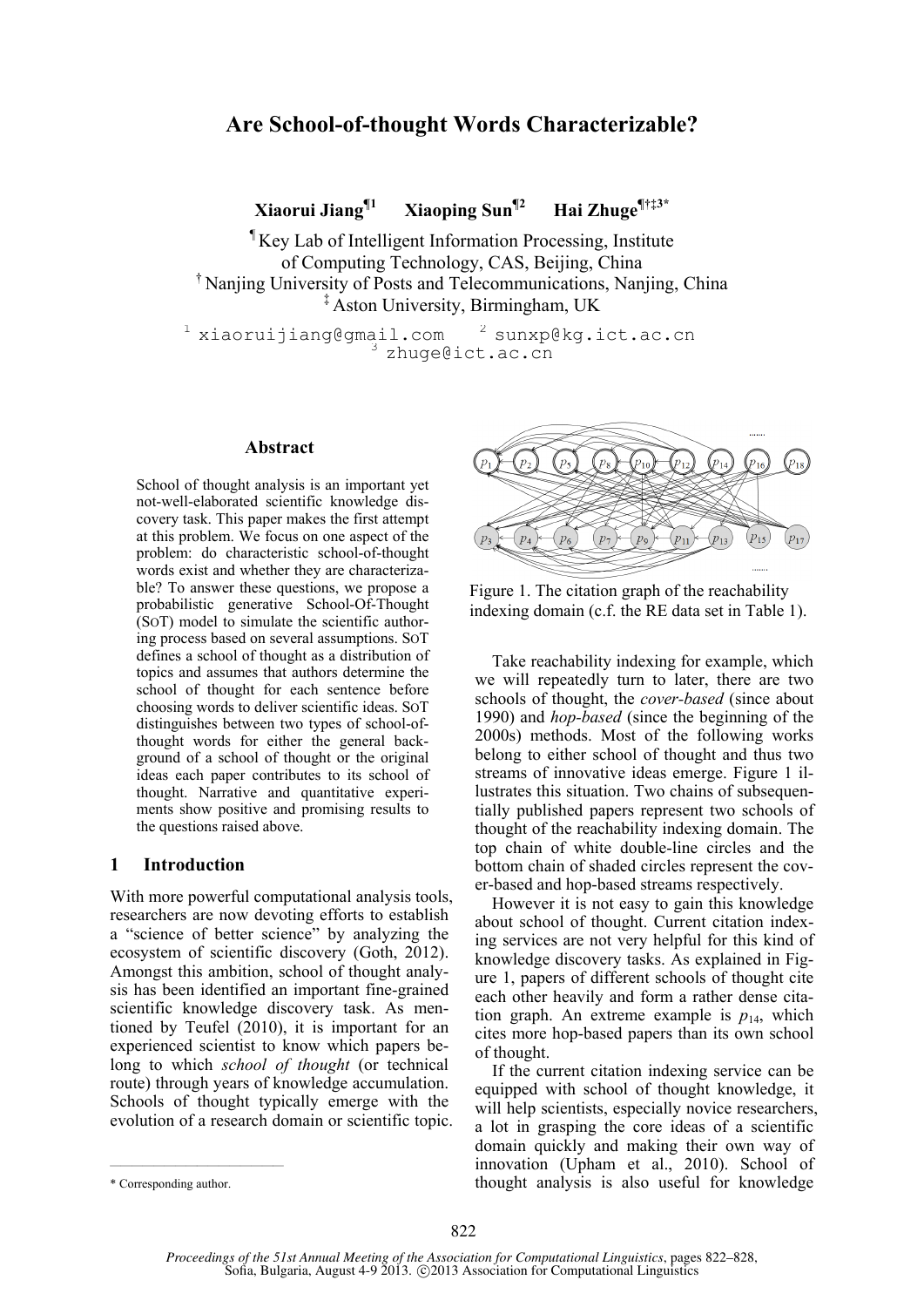flow discovery (Zhuge, 2006; Zhuge, 2012), knowledge mapping (Chen, 2004; Herrera et al., 2010) and scientific paradigm summarization (Joang and Kan, 2010; Qazvinian et al., 2013) etc.

This paper makes the first attempts to unsupervised school of thought analysis. Three main aspects of school of thought analysis can be identified: determining the number of schools of thought, characterizing school-of-thought words and categorizing papers into one or several school(s) of thought (if applicable). This paper focuses on the second subproblem and leaves the other two as future work. Particularly, we purpose to investigate whether characteristic schoolof-thought words exist and whether they can be automatically characterized. To answer these questions, we propose the probabilistic generative School-Of-Thought model (SOT for short) based on the following assumptions on the scientific authoring process.

**Assumption A1.** The co-occurrence patterns are useful for revealing which words and sentences are school-of-thought words and which schools of thought they describe. Take reachability indexing for example, hop-based papers try to get the "**optimum labeling**" by finding the "**densest intermediate hops**" to encode reachability information captured by an intermediate data structure called "**transitive closure contour**". To accomplish this, they solve the "**densest subgraph problem**" on specifically created "**bipartite**" graphs centered at "**hops**" by transforming the problem into an equivalent "**minimum set cover**" framework. Thus, these boldfaced words often occur as hop-based school-ofthought words. In cover-based methods, however, one or several "**spanning tree(s)**" are extracted and "**(multiple) intervals**" are assigned to each node as reachability labels by "**pre-(order)**" and "**post-order traversals**". Meanwhile, graph theory terminologies like "**root**", "**child**" and "**ancestor**" etc. also frequently occur as cover-based school-of-thought words.

**Assumption A2.** Before writing a sentence to deliver their ideas, the authors need to determine which school of thought this sentence is to portray. This is called the *one-sot-per-sentence* assumption, where "sot" abbreviates "school of thought". The one-sot-per-sentence assumption does not mean that authors intentionally write this way, but only simulates the outcome of the scientific paper organization. Investigations into scientific writing reveal that sentences of different schools of thought can occur anywhere and are often interleaved. This is because authors of a scientific paper not only contribute to the school of thought they follow but also discuss different



schools of thought. For example, in the **Method** part, the authors may turn to discuss another paper (possibly of a different school of thought) for comparison. This phenomenon also occurs frequently in the **Results** or **Discussions** section. Besides, citation sentences often acknowledge related works of different schools of thought.

**Assumption A3.** All the papers of a domain talk about the general domain backgrounds. For example, reachability indexing aims to build "**compact indices**" for facilitating "**reachability queries**" between "**source**" and "**target nodes**". Other background words include "**(complete) transitive closure**", "**index size**" and "**reach**" etc., as well as classical graph theory terminologies like "**predecessors**" and "**successors**" etc.

**Assumption A4.** Besides contributing *original* ideas, papers of the same school of thought typically need to follow some *general* strategies that make them fall into the same school of thought. For example, all the hop-based methods follow the general ideas of designing approximate algorithms for choosing good hops, while the original ideas of each paper lead to different labeling algorithms. Scientific readers pay attention to the original ideas of each paper as well as the general ideas of each school of thought. This assumes that a word can be either a *generality* or *originality* word to deliver general and original ideas of a school of thought respectively.

## **2 The School-of-Thought Model**

Figure 2 shows the proposed SOT model. SOT reflects all the assumptions made in Sect. 1. The plate notation follows Bishop (2006) where a shaded circle means an observed variable, in this context word occurrence in text, a white circle denotes either a latent variable or a model parameter, and a small solid dot represents a hyperparameter of the corresponding model parameter. The generative scientific authoring process illustrated in Figure 2 is elaborated as follows.

## **Step 1. School of thought assignment (A2).**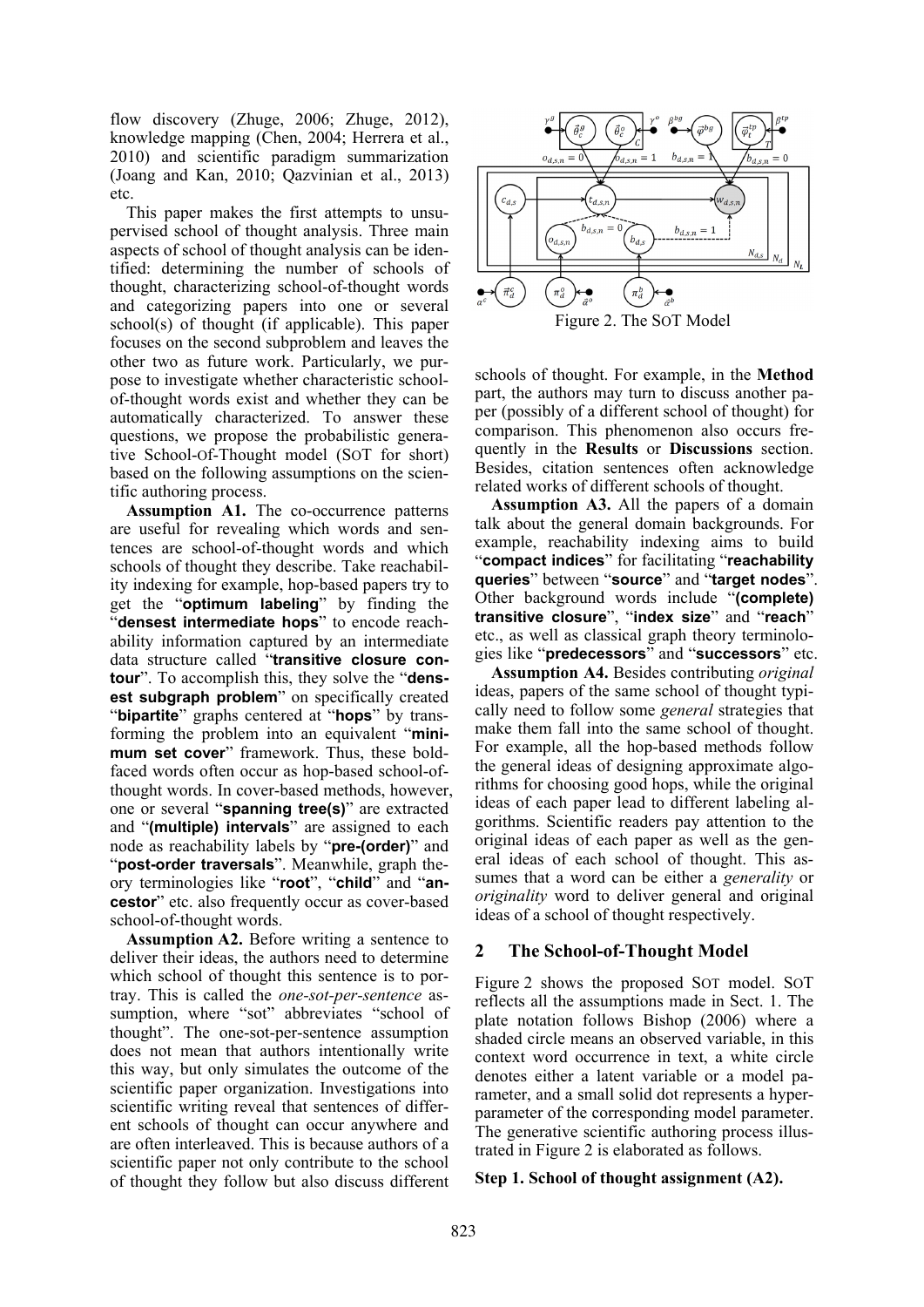| DATA        |     |            |      | $N_d$ |   | <b>SCHOOLS OF THOUGHT</b>                                                                                                                                      |
|-------------|-----|------------|------|-------|---|----------------------------------------------------------------------------------------------------------------------------------------------------------------|
| <b>SETS</b> |     | W          |      | (avg) |   | (NUMBER OF PAPERS UNDER THIS SCHOOL OF THOUGHT)                                                                                                                |
| RE          | 18  | 54035 5300 |      | 294   |   | 2 Hop-Based (9), Cover-Based (9)                                                                                                                               |
| NP          |     | 24 36227   | 3329 | 138   | 3 | Mention-Pair Models (14), Entity-Mention Models (5), Ranking Models (5)                                                                                        |
| PP          | 20  | 21941 2182 |      | 109   | 4 | Using Single Monolingual Corpus (3), Using Monolingual Parallel Corpora (6), Using Monolingual<br>Comparable Corpora (5), Using Bilingual Parallel Corpora (5) |
| TE          |     | 34 55671   | 5335 | l 56  |   | 2 Finite-State Transducer models (17), Synchronous Context-Free Grammar models (17)                                                                            |
| WA          |     | 18 19219   | 1807 | 100   | 3 | Asymmetric Models (5), Symmetric Alignment Models (9), Supervised Learning for Alignment (4)                                                                   |
| DP          | 56. | 68384      | 6021 | 107   | 3 | Transition-Based (20), Graph-Based (17), Grammar-Based (19)                                                                                                    |
| LR          |     | 44 77024   | 7395 | 168   |   | 3 Point-wise Approach (11), Pair-wise Approach (17), List-wise Approach (16)                                                                                   |

Notes: RE – REachability indexing: NP – Noun Phrase co-reference resolution; PP – ParaPhrase; TE – Translational Equivalence; WA – Word Alignment; DP – Dependency Parsing; LR – Learning to Rank; *W* – number of words; *S* – number of sentences; *C* – gold-standard number of schools of thought;  $N_d$  − number of sentences in document *d*.

Table 1. Data Sets

To simulate the one-sot-per-sentence assumption, we introduce a latent school-of-thought assignment variable  $c_{d,s}$  ( $1 \leq c_{d,s} \leq C$ , where *C* is the number of schools of thought) for each sentence *s* in paper *d*, dependent on which are topic assignment and word occurrence variables. As different papers and their authors have different foci, flavors and writing styles, it is appropriate to assume that each paper *d* has its own Dirichlet distribution of schools of thought  $\vec{\pi}_{d}^{c} \sim Dir(\vec{\alpha}^{c})$ (refer to Heinrich (2008) for Dirichlet analysis of texts).  $c_{d,s}$  is thus multinomially sampled from  $\vec{\tau}_{d}^{c}$ , that is,  $c_{d,s} \sim Mult(\vec{\tau}_{d}^{c})$ .

## **Step 2. Background word emission (A3).**

Before choosing a word  $w_{d,s,n}$  to deliver scientific ideas, the authors first need to determine whether this word describes domain backgrounds or depicts a specific school-of-thought. This information is indicated by the latent background word indicator variable  $b_{d,s,n} \sim Bern(\pi_d^b)$ , where  $\pi_d^b \sim Beta(\alpha_0^b, \alpha_1^b)$  is the probability of Bernoulli test.  $b_{d,s,n} = 1$  means  $w_{d,s,n}$  is a background word that is multinomially sampled from the Dirichlet background word distribution  $\vec{\varphi}^{bg} \sim Dir(\beta^{bg})$ ,  $i.e.$   $w_{d,s,n} \sim \text{Mult}(\vec{\phi}^{bg})$ .

## **Step 3. Originality indicator assignment (A4).**

If  $b_{d,s,n} = 0$ ,  $w_{d,s,n}$  is a school-of-thought word. Then the authors need to determine whether  $w_{d,s,n}$ talks about the general ideas of a certain school of thought (i.e. a *generality* word when  $o_{d,s,n} = 0$ ) or delivers original contributions to the specific school of thought (i.e. an *originality* word when  $o_{d,s,n}$  = 1). The latent originality indicator variable  $o_{d,s,n}$  is assigned in a similar way to  $b_{d,s,n}$ .

## **Step 4. Topical word emission.**

SOT regards schools of thought and topics as two different levels of semantic information. A school of thought is modeled as a distribution of topics discussed by the papers of a research domain. Each topic in turn is defined as a distribution of the topical words. Reflected in Figure 1,  $\vec{\theta}_e^s$  and  $\vec{\theta}_e^o$  are Dirichlet distributions of generality and originality topics respectively, with  $\gamma^s$ and  $\gamma^{\circ}$  being the Dirichlet priors. According to the assignment of the originality indicator, the topic  $t_{d,s,n}$  of the current token is multinomially topic  $t_{d,s,n}$  of the current token is multinomially selected from either  $\vec{\theta}_c^s$  ( $o_{d,s,n}$  = 0) or  $\vec{\theta}_c^o$  ( $o_{d,s,n}$  = 1). After that, a word  $w_{d,s,n}$  is multinomially emit-1). After that, a word  $w_{d,s,n}$  is multinomially emit-<br>ted from the topical word distribution  $\vec{\phi}^p_{t_{d,s,n}}$ , where  $\vec{\varphi}^{\text{tp}}_{t} \sim Dir(\vec{\beta}^{\text{tp}})$  for each  $1 \leq t \leq T$ .

Gibbs sampling is used for SOT model inference. Considering the logic of presentation, it is detailed in Appendix B.

## **3 Experiments**

## **3.1 Datasets**

Lacking standard test benchmarks, we compiled 7 data sets according to well-known recent surveys (see Appendix A). Each data set consists of several dozens of papers of the same domain. When constructing these data sets, the only place of human intervention is the de-duplication step, which means typically only one of a number of highly duplicated references is kept in the data set. Different from previous studies reviewed in Sect. 4, full texts but not abstracts are used. We extracted texts from the collected papers and removed tables, figures and sentences full of math equations or unrecognizable symbols. The statistics of the resulting data sets are listed in Table 1. The gold-standard number and the classification of schools of thoughts reflect not only the viewpoints of the survey authors but also the consensus of the corresponding research communities.

## **3.2 Qualitative Results**

This section looks at the capabilities of SOT in learning background and school-of-thought words using the RE data set as an example. Given the estimated model parameters, the distributions of the school-of-thought words of SOT can be calculated as weighted sums of topical word emission probabilities ( $\varphi_{t,w}^{tp}$  for each word *w*) over all the topics  $(\Sigma_i)$  and papers  $(\Sigma_d)$ , as in Eq. (1).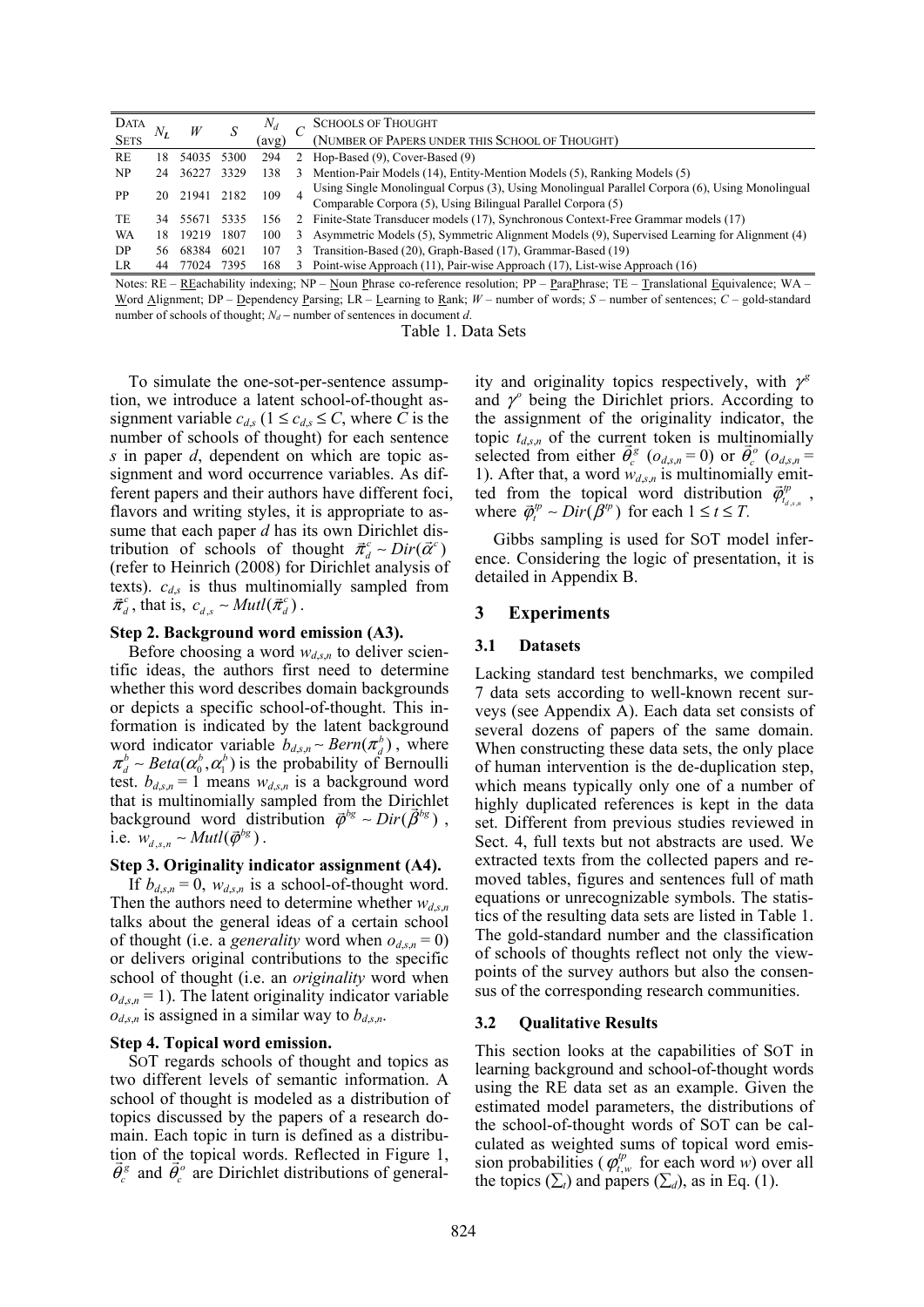|                                              | <b>BACKGROUND WORDS</b>                      |               | <b>SCHOOL-OF-THOUGHT WORDS</b>                        |           |              |                                                     |              |               |
|----------------------------------------------|----------------------------------------------|---------------|-------------------------------------------------------|-----------|--------------|-----------------------------------------------------|--------------|---------------|
|                                              |                                              |               | SOT-1 (COVER-BASED)                                   |           |              | SOT-2 (HOP-BASED)                                   |              |               |
| node                                         | arc                                          | figure        | node                                                  | reachable | find         | $2-hop$                                             | problem      | hop           |
| closure                                      | size                                         | deleted       | graph                                                 | reach     | reachability | vertex                                              | tree         | subgraph      |
| chain                                        | lists                                        | incremental   | nodes                                                 | size      | cover        | vertices                                            | edges        | proposed      |
| graph                                        | procedure                                    | predecessor   | closure                                               | chains    | acyclic      | cover                                               | construction | large         |
| nodes                                        | arcs                                         | directed      | tree                                                  | graphs    | database     | graph                                               | approach     | path-hop      |
| compressed                                   | update                                       | edge          | edges                                                 | storage   | traversal    | algorithm                                           | indexing     | lin           |
| list                                         | off-chain                                    | systems       | chain                                                 | instance  | components   | size                                                | contour      | spanning      |
| transitive                                   | acvelic                                      | connected     | transitive                                            | intervals | directed     | chain                                               | processing   | smaller       |
| successor                                    | reduction                                    | techniques    | non-tree                                              | spanning  | lists        | labeling                                            | chain        | optimal       |
| compression                                  | relation                                     | single        | number                                                | segment   | reduction    | closure                                             | pairs        | densest       |
| storage                                      | source                                       | cycles        | compressed                                            | order     | g.           | reachability                                        | compression  | decomposition |
| chains                                       | reach                                        | updates       | path                                                  | connected | addition     | transitive                                          | reachable    | dag           |
| required                                     | effort                                       | depth         | edge                                                  | component | technique    | graphs                                              | property     | paths         |
| index                                        | obtained                                     | materialize   | index                                                 | case      | degree       | time                                                | figure       | data          |
| number                                       | component                                    | concatenation | list                                                  | postorder | gs           | number                                              | path-tree    | ratio         |
| database                                     | path                                         | presented     | set                                                   | strongly  | successors   | 3-hop                                               | bipartite    | nodes         |
| case                                         | assignment                                   | added         | interval                                              | original  | structure    | index                                               | scheme       | edge          |
| technique                                    | predecessors                                 | original      | successor                                             | ris       | single       | labels                                              | density      | finding       |
| degree                                       | addition                                     | components    | figure                                                | required  | paths        | query                                               | queries      | rank          |
| successors                                   | indices                                      | strongly      | compression                                           | source    | arc          | set                                                 | reach        | note          |
|                                              | destination $(65)$ , determine $(76)$ , pair |               | root $(67)$ , pre- $(85)$ , topological $(96)$ , sub- |           |              | lout $(66)$ , segment $(68)$ , minimum $(69)$ , in- |              |               |
| $(77)$ , resulting $(84)$ , merging $(86)$ , |                                              |               | tree $(102)$ , ancestor $(105)$ , child $(106)$ ,     |           |              | termediate $(77)$ , greedy $(87)$ , faster $(88)$ , |              |               |
| reached $(87)$ , store $(96)$                |                                              |               | multiple $(113)$ , preorder $(117)$                   |           |              | heuristics $(92)$ , approximate $(120)$             |              |               |

Table 2. The distributions of top-120 background and school-of-thought words.

$$
p(w | c, o = 0 / 1)
$$
  
=  $\sum_{d} \left( \frac{N_{d,v}(d, w)}{N_{v}(w)} \pi_{d, 0/1}^{o} \sum_{t} \theta_{c,t}^{g/o} \varphi_{t,w}^{tp} \right)$  (1)

The first row of Table 2 lists the top-60 background and school-of-thought words learned by SOT for the RE data set sorted in descending order of their probabilities column by column. The words at the bottom are some of the remaining characteristic words together with their positions on the top-120 list. In the experiments, *T* is set to 20. As the data sets are relative small, it is not appropriate to set *T* too large, otherwise most of the topics are meaningless or duplicate. Either case will impose additive negative influences on the usefulness of the model, for example when applied to schools of thought clustering in the next section. *C* is set to the gold-standard number of schools of thought as in this study we are mainly interested in whether school-of-thought words are characterizable. The problems of identifying the existence and number of schools of thought are left to future work. Other parameter settings follow Griffiths and Steyvers (2010). The learned word distributions are shown very meaningful at the first glance. They are further explained as follows.

For domain backgrounds, reachability indexing is a classical problem of the graph database "**domain**" which talks about the reachability between the "**source**" and "**destination nodes**" on a "**graph**". Reachability "**index**" or "**indices**" aim at a "**reduction**" of the "**transitive closure**" so as to make the "**required storage**" smaller. All current works preprocess the input graphs by "**merging strongly connected components**" into representative nodes to remove "**cycles**".

We then give a deep investigation into the hop-based school-of-thought words (SoT-2). Cover-based ones conform well to the assumptions in Sect. 1 too. "**2-hop**", "**3-hop**" and "**pathhop**" are three representative hop-based reachability "**labeling schemes**" (a phrase preferred by hop-based papers). Hop-based methods aim at "finding" the "optimum labeling" with "mini**mum cost**" and achieving a higher "**compression ratio**" than cover-based methods. To accomplish this, hop-based methods define a "**densest subgraph problem**" on a "**bipartite**" graph, transform it to an equivalent "**set cover**" problem, and then apply "**greedy**" algorithms based on several "**heuristics**" to find "**approximate**" solutions. The "**intermediate hops**" with the highest "**density**" are found as labels and assigned to "*Lout*" and "*Lin*" of certain "**contour**" vertices. "**contour**" is used by hop-based methods as a concise representation of the remaining to-be-encoded reachability information.

The underlined bold italic words such as "*set*" and "**cover**" are misleading (yet not necessarily erroneous) words as both schools of thought use them heavily, but in quite different contexts, for example, a "*set*" of labels versus "*set cover*", and "*cover***(***s***)**" partial reachability information versus tree "*cover*". To improve, one of our future works shall integrate multi-word expressions or *n*-grams (Wallach, 2006) and syntactic analysis (Griffiths et al., 2004) into the current model.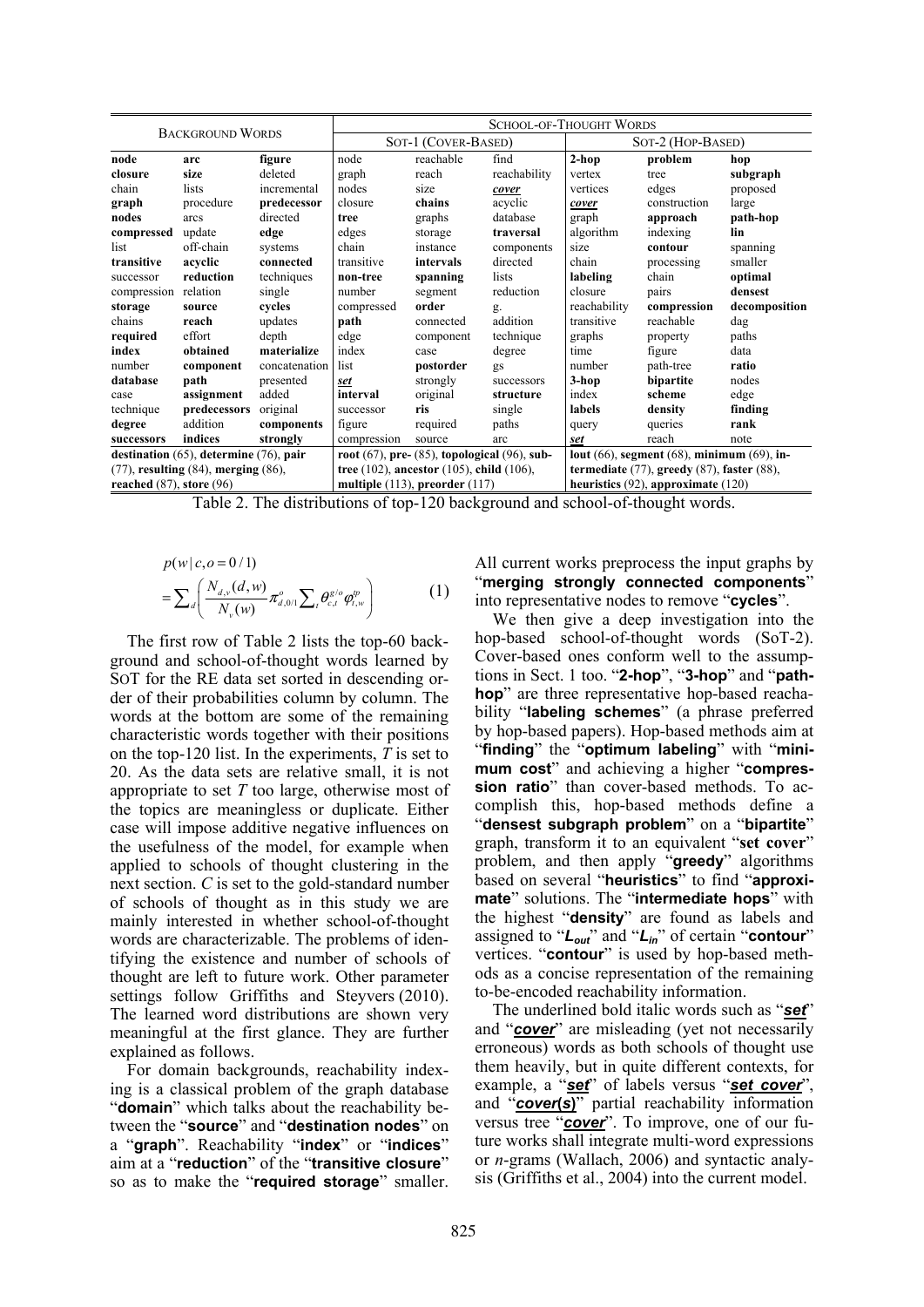#### **3.3 Quantitative Results**

To see the usefulness of school-of-thought words, we use the SOT model as a way to feature space reduction for a more precise text representation in the school-of-thought clustering task. A subset of school-of-thought words whose accumulated probability exceeds a given threshold *fsThr* are used as the reduced feature vector. Text is represented in the vector space model weighted using *tf idf*. *K*-means is used for clustering. To obtain a stable and reliable result, we choose 300 random seeds as initial cluster centroids, run *K*-means 300 times and, following the heuristic suggestion by Manning et al. (2009), output the best clustering by the minimum residual squared sum principle. Two baselines are the "RAW" method without dimension reduction and LDA-based (Blei et al., 2003) feature selection. Table 3 reports the *F*-measure values of different competitors. In the parentheses are the corresponding threshold values under which the reported clustering result is obtained. The larger the threshold value is, the less effective the method in dimension reduction.

Compared to the baselines, SOT has consistently the best clustering qualities. When *fsThr* ≤ 0.70, the feature space is reduced from several thousand words to only a few hundreds. LDA is typically better than RAW (except on LR) but less efficient in dimension reduction, e.g. on WA and DP. In the latter two cases, *fsThr* = 0.80 typically means LDA is much less efficient in feature reduction than SOT on these two data sets.

|                  | F-MEASURE $(\beta = 2.0)$ |            |            |  |  |  |  |
|------------------|---------------------------|------------|------------|--|--|--|--|
| <b>DATA SETS</b> | Raw                       | LDA(fsThr) | SOT(fsThr) |  |  |  |  |
| <b>RE</b>        | .7464                     | .7464(.50) | .7482(.60) |  |  |  |  |
| N <sub>P</sub>   | .4528                     | .6150(.75) | .6911(.75) |  |  |  |  |
| PP               | 3256                      | .4179(.60) | .6025(.75) |  |  |  |  |
| <b>TE</b>        | .2580                     | .5148(.60) | .9405(.40) |  |  |  |  |
| <b>WA</b>        | .3125                     | .4569(.80) | .5519(.60) |  |  |  |  |
| DP               | .4787                     | .6762(.80) | .7155(.50) |  |  |  |  |
| LR.              | .5413                     | .5276(.95) | .6583(.75) |  |  |  |  |
|                  |                           |            |            |  |  |  |  |

|  | Table 3. School-of-thought clustering results |  |
|--|-----------------------------------------------|--|
|  |                                               |  |

## **4 Related Work**

An early work in semantic analysis of scientific articles is Griffiths and Steyvers (2004) which focused on efficient browsing of large literature collections based on scientific topics. Other related researches include topic-based reviewer assignment (Mimno and McCallum, 2007), citation influence estimation (Dietz et al., 2007), research topic evolution (Hall et al., 2008) and expert finding (Tu et al., 2010) etc.

Another line of research is the joint modeling of topics and other types of semantic units such as perspectives (Lin et al., 2006), sentiment (Mei et al., 2007) and opinions (Zhao et al., 2010) etc. These works also took a multi-dimensional view of document semantics. The TAM model (Paul and Girju, 2010) might be the most relevant to SOT. TAM simultaneously models aspects and topics with different assumptions from SOT and it models purely on word level.

Studies that introduce an explicit background distribution include Chemudugunta et al. (2006), Haghighi and Vanderwende (2009), and Li et al. (2010) etc. Different from these works, SOT assumes that not only some "meaningless" generalpurpose words but also more meaningful words about the specific domain backgrounds can be learned. What's more these works all model on a word level.

However, it is very useful to regard sentence as the basic processing unit, for example in the text scanning approach simulating human reading process by Xu and Zhuge (2013). Indeed, sentence-level school of thought assignment is crucial to SOT as it allows SOT to model the scientific authoring process. There are also other works that model text semantics on different levels other than words or tokens, such as Wallach (2006) on *n*-grams and Titov and McDonald (2008) on words within multinomially sampled sliding windows. The latter also distinguishes between different levels of topics, say global versus local topics, while in SOT such discrimination is generality versus originality topics.

## **5 Conclusion**

This paper proposes a probabilistic generative model SOT for characterizing school-of-thought words. In SOT, a school of thought is modeled as a distribution of topics, with the latter defined as a distribution of topical words. School of thought assignment to each sentence is vital as it allows SOT to simulate the scientific authoring process in which each sentence conveys a piece of idea contributed to a certain school of thought as well as the domain backgrounds. Narrative and quantitative analysis show that high-quality school-ofthought words can be captured by the proposed model.

## **Acknowledgements**

This work is partially supported by National Science Foundation of China (No. 61075074 and No. 61070183) and funding from Nanjing University of Posts and Telecommunications. Special thanks go to Prof. Jianmin Yao at Soochow University and Suzhou Scientific Service Center of China for his advices and suggestions that help this paper finally come true.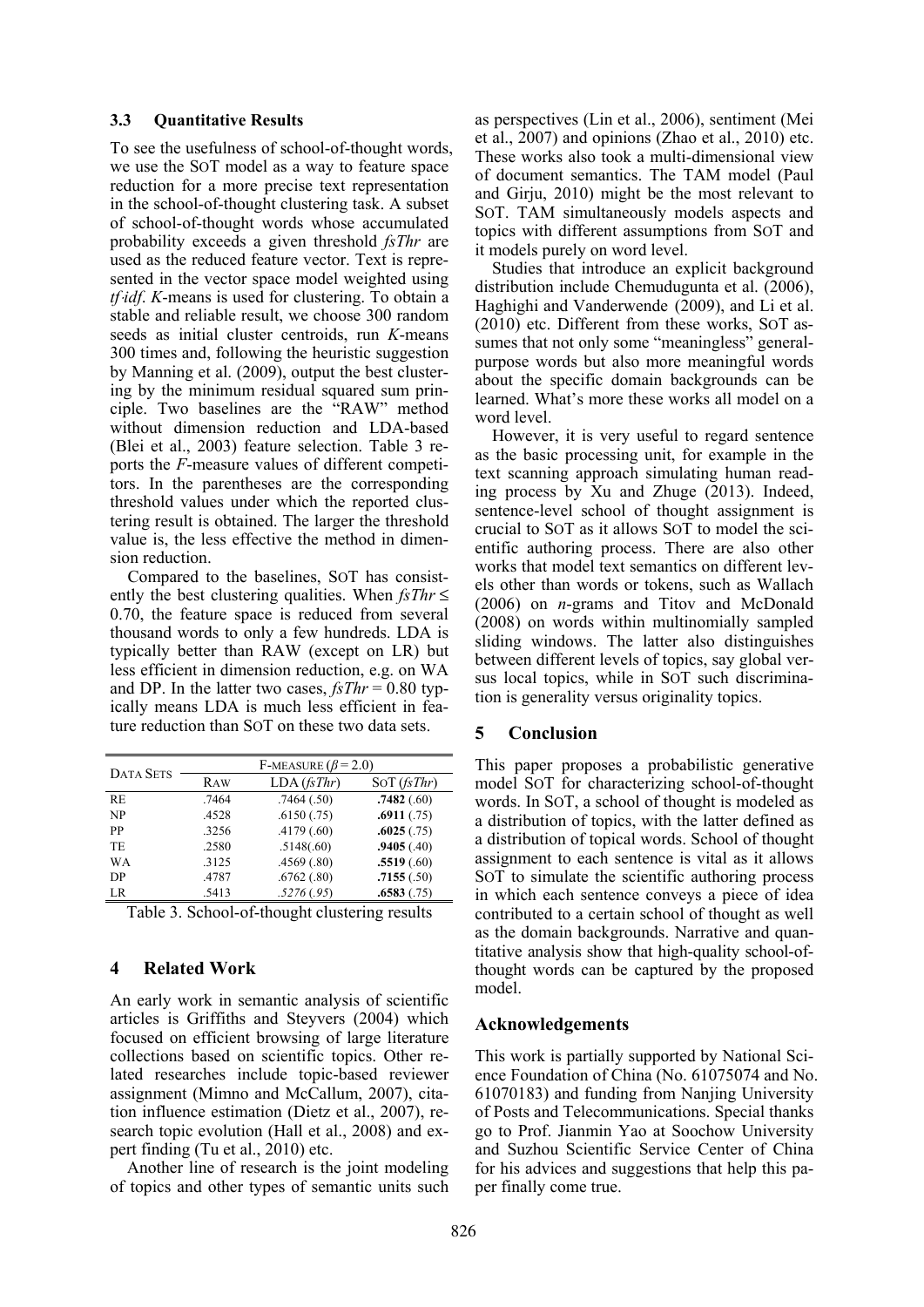## **References**

- Chemudugunta, C., Smyth P., and Steyvers, M. 2006. Modeling general ad specific aspects of documents with a probabilistic topic model. In *Proc. NIPS'06*.
- Bishop, C. M. 2006. *Patter Recognition and Machine learning*. Ch. 8 Graphical Models. Springer.
- Blei, D. M., Ng, A. Y., and Jordan, M. I. 2003. Latent dirichlet allocation. *J. Mach. Learn. Res.*, 3: 993– 1022.

Chen, C. 2004. Searching for intellectual turning points: Prograssive knowledge domain visualization. *Proc. Natl. Acad. Sci*., 101(suppl. 1): 5303– 5310.

Dietz, L., Bickel, S., and Scheffer, T. 2007. Unsupervised prediction of citation influence. In *Proc. ICML'07*, 233–240.

- Goth, G. 2012. The science of better science. *Commun. ACM,* 55(2): 13–15.
- Griffiths, T., and Steyvers, M. 2004. Finding scientific topics. *Proc. Natl. Acad. Sci.*, 101 (suppl 1): 5228–5235.
- Griffiths, T., Steyvers, M., Blei, D. M., and Tenenbaum, J. B. 2004. Integrating topics and syntax. In *Proc. NIPS'04*.
- Haghighi, A., and Vanderwende, L. 2009. Exploring content models for multi-document summarization. In *Proc. HLT-NAACL'09*, 362–370.

Hall, D., Jurafsky, D., and Manning, C. D. 2008. Studying the history of ideas using topic models. In *Proc. EMNLP'08*, 363–371.

Heinrich, G. 2008. Parameter estimation for text analysis. Available at

www.arbylon.net/publications/text-est.pdf.

- Herrera, M., Roberts, D. C., and Gulbahce, N. 2010. Mapping the evolution of scientific fields. *PLoS ONE*, 5(5): e10355.
- Joang, C. D. V., and Kan, M.-Y. (2010). Towards automatic related work summarization. In *Proc. COLING 2010*.
- Li, P., Jiang, J., and Wang, Y. 2010. Generating templates of entity summaries with an entity-aspect model and pattern mining. In *Proc. ACL'10*, 640– 649.

Lin, W., Wilson, T., Wiebe, J., and Hauptmann, A. 2006. Which side are you on? Identifying perspectives at the document and sentence levels. In *Proc. CoNLL'06*, 109–116.

- Manning, C. D., Raghavan, P., and Schütze, H. 2009. *Introduction to Information Retrieval*. Ch. 16. Flat Clustering. Cambridge University Press.
- Mei, Q., Ling, X., Wondra, M., Su, H., and Zhai, C. 2007. Topic sentiment mixture: modeling facets and opinions in weblogs. In *Proc. WWW'07*, 171–180.
- Mimno, D., and McCallum, A. 2007. Expertise modeling for matching papers with reviewers. In *Proc. SIGKDD'07*, 500–509.

Paul, M., and Girju, R. 2010. A two-dimensional topic-aspect model for discovering multi-faceted topics. In *Proc. AAAI'10*, 545–550.

Qazvinian, V., Radev, D. R., Mohammad, S. M., Dorr, B., Zajic, D., Whidby, M., and Moon T. (2013). Generating extractive summaries of scientific paradigms. *J. Artif. Intell. Res.*, 46: 165–201.

- Teufel, S. 2010. *The Structure of Scientific Articles.* CLSI Publications, Stanford, CA, USA.
- Titov, I., and McDonald R. 2008. Modeling online reviews with multi-grain topic models. In *Proc. WWW'08*, 111–120.
- Tu, Y., Johri, N., Roth, D., and Hockenmaier, J. 2010. Citation author topic model in expert search. In *Proc. COLING'10*, 1265–1273.
- Upham, S. P., Rosenkopf, L., Ungar, L. H. 2010. Positioning knowledge: schools of thought and new knowledge creation. *Scientometrics*, 83 (2): 555– 581.
- Wallach, H. 2006. Topic modeling: beyond bag-ofwords. In *Proc. ICML'06*, 977– 984.
- Xu, B., and Zhuge, H. 2013. A text scanning mechanism simulating human reading process, In *Proc. IJCAI'13*.
- Zhao, X., Jiang, J., Yan, H., and Li, X. 2010. Jointly modeling aspects and opinions with a MaxEnt-LDA hybrid. In *Proc. EMNLP'10*, 56– 65.
- Zhuge, H. 2006. Discovery of knowledge flow in science. *Commun. ACM*, 49(5): 101-107.
- Zhuge, H. 2012. *The Knowledge Grid: Toward Cyber-Physical Society* (2nd edition). World Scientific Publishing Company, Singapore.

## **Appendices**

#### **A Survey Papers for Building Data Sets**

- [RE] Yu, P. X., and Cheng, J. 2010. *Managing and Mining Graph Data*, Ch. 6, 181–215. Springer.
- [NP] Ng, V. 2010. Supervised noun phrase coreference research: The first fifteen years. In *Proc. ACL'10*, 1396–1141.
- [PP] Madnani, N., and Dorr, B. J. 2010. Generating phrasal and sentential paraphrases: A survey of data-driven methods. *Comput. Linguist.*, 36 (3): 341–387.
- [TE/WA] Lopez, A. 2008. Statistical machine translation. *ACM Comput. Surv.*, 40(3), Article 8, 49 pages.
- [DP] Kübler, S., McDonald, R., and Nivre, J. 2009. *Dependency parsing*, Ch. 3–5, 21–78. Morgan & Claypools Publishers.
- [LR] Liu, T. Y. 2011. *Learning to rank for information retrieval*, Ch. 2–4, 33–88. Springer.

## **B Gibbs Sampling of the SOT Model**

Using collapsed Gibbs sampling (Griffiths and Using conapsed Globs sampling (Griffins and Steyvers, 2004), the latent variable  $\vec{c}$  is inferenced in Eq. (B1). In Eq. (B1),  $N_{c, b, q, t}(c, 0, o, t)$